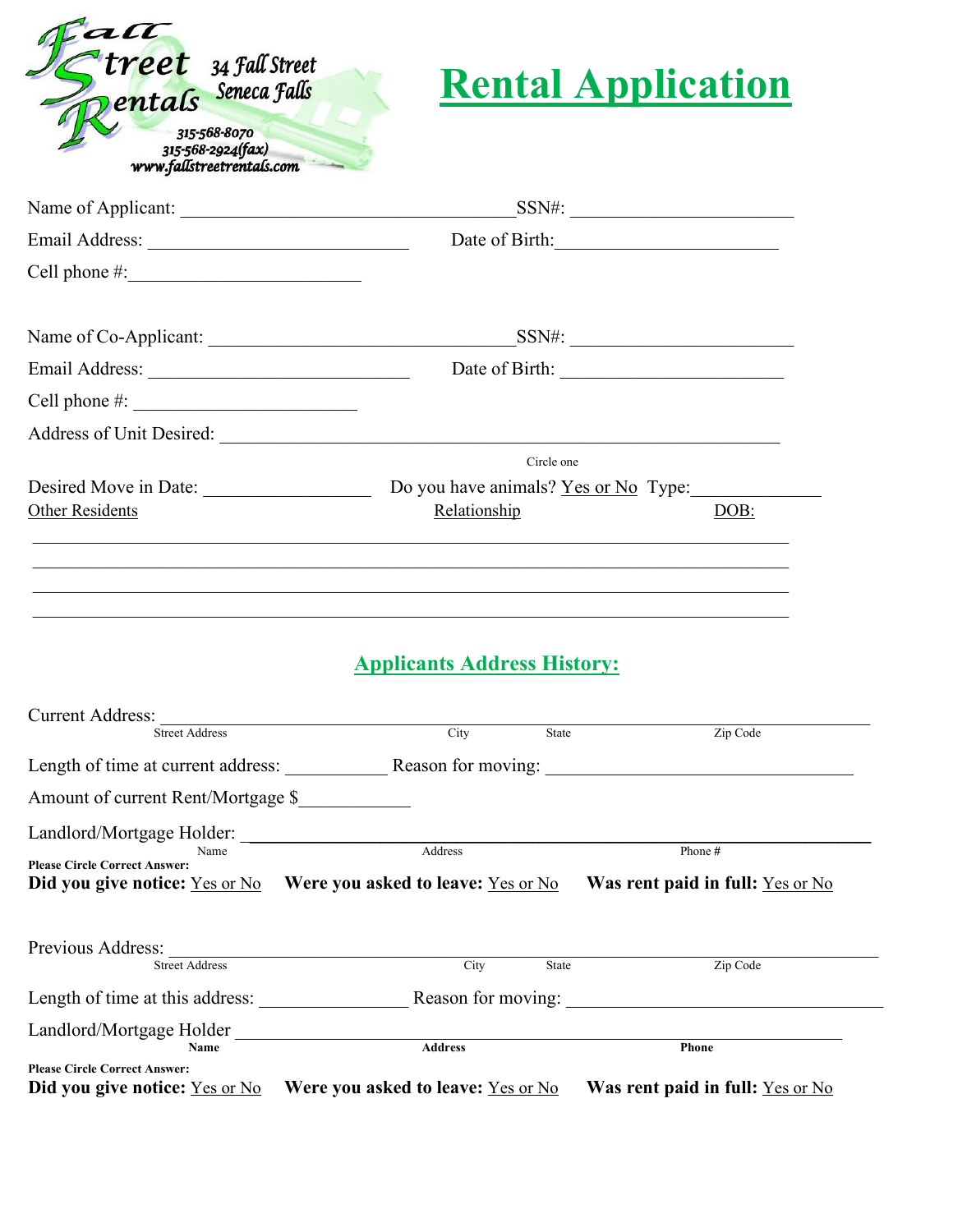## **Co-Applicants Address History:**

| <b>Current Address:</b><br><b>Street Address</b>                                                                                                                                                                                                           |                                      | City<br>State                                                                                            |                                        | Zip Code |
|------------------------------------------------------------------------------------------------------------------------------------------------------------------------------------------------------------------------------------------------------------|--------------------------------------|----------------------------------------------------------------------------------------------------------|----------------------------------------|----------|
| Length of time at current address: Reason for moving: ___________________________                                                                                                                                                                          |                                      |                                                                                                          |                                        |          |
|                                                                                                                                                                                                                                                            |                                      |                                                                                                          |                                        |          |
| Amount of current Rent/Mortgage \$                                                                                                                                                                                                                         |                                      |                                                                                                          |                                        |          |
| Landlord/Mortgage Holder:                                                                                                                                                                                                                                  |                                      | Address                                                                                                  |                                        |          |
| Name<br><b>Please Circle Correct Answer:</b><br>Did you give notice: <u>Yes or No</u> Were you asked to leave: Yes or No Was rent paid in full: Yes or No                                                                                                  |                                      |                                                                                                          | Phone #                                |          |
| <b>Street Address</b>                                                                                                                                                                                                                                      |                                      | City<br>State                                                                                            |                                        | Zip Code |
|                                                                                                                                                                                                                                                            |                                      |                                                                                                          |                                        |          |
| Landlord/Mortgage Holder                                                                                                                                                                                                                                   |                                      |                                                                                                          |                                        |          |
| Name                                                                                                                                                                                                                                                       |                                      | <b>Address</b>                                                                                           | Phone                                  |          |
| <b>Please Circle Correct Answer:</b><br>Did you give notice: <u>Yes or No</u> Were you asked to leave: Yes or No Was rent paid in full: Yes or No                                                                                                          |                                      |                                                                                                          |                                        |          |
|                                                                                                                                                                                                                                                            |                                      |                                                                                                          |                                        |          |
|                                                                                                                                                                                                                                                            |                                      | <b>Employment/Financial Information:</b>                                                                 |                                        |          |
| <b>Applicant Present Status:</b>                                                                                                                                                                                                                           | $\{\}$ Employed Full Time            |                                                                                                          | $\{\ \}$ Part Time<br>$\{\ \}$ Student |          |
|                                                                                                                                                                                                                                                            | { } Unemployed { } Retired { } Other |                                                                                                          |                                        |          |
|                                                                                                                                                                                                                                                            |                                      |                                                                                                          |                                        |          |
|                                                                                                                                                                                                                                                            |                                      | Current Employer<br>Telephone #<br>Position Held<br>Position Held<br>Position Held<br>Row long employed? |                                        |          |
| Present Income______________ hourly/yearly                                                                                                                                                                                                                 |                                      |                                                                                                          |                                        |          |
| Student: School and address                                                                                                                                                                                                                                |                                      |                                                                                                          |                                        |          |
| Have you ever filed for bankruptcy? Yes or No                                                                                                                                                                                                              |                                      |                                                                                                          |                                        |          |
| Co-Applicant Present Status: { } Employed Full Time { } Part Time { } Student                                                                                                                                                                              |                                      |                                                                                                          |                                        |          |
|                                                                                                                                                                                                                                                            | { } Unemployed { } Retired { } Other |                                                                                                          |                                        |          |
|                                                                                                                                                                                                                                                            |                                      |                                                                                                          |                                        |          |
| Current Employer<br>Telephone #<br>Position Held<br>Present Income<br>Present Income<br>Nourly/yearly<br>Resent Income<br>Present Income<br>Present Income<br>Present Income<br>Present Income<br>Present Income<br>Present Income<br>Present Income<br>Pr |                                      |                                                                                                          |                                        |          |
|                                                                                                                                                                                                                                                            |                                      |                                                                                                          |                                        |          |
|                                                                                                                                                                                                                                                            |                                      |                                                                                                          |                                        |          |
| Have you ever filed for bankruptcy? Yes or No                                                                                                                                                                                                              |                                      |                                                                                                          |                                        |          |